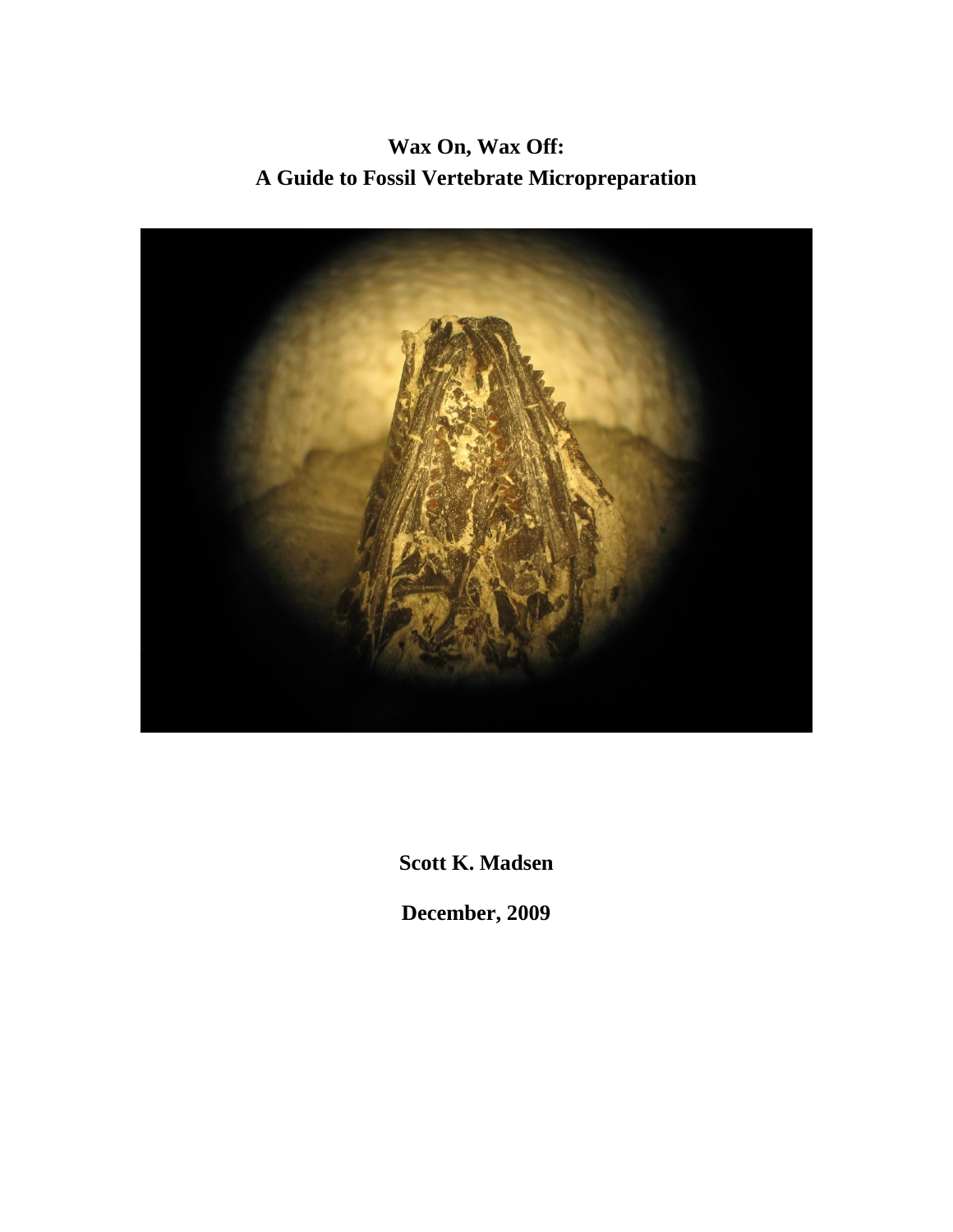# **Table of Contents**

### **List of Figures**

| Figure 3. Magnified view of beveled edge of carbide needle. Edge of quarter for scale. |  |
|----------------------------------------------------------------------------------------|--|
|                                                                                        |  |

# **Cover Illustration**

View of an in-prep *Sphenodont* skull from the Jurassic age Morrison Formation, Utah; the skull is slightly larger than a thumbnail.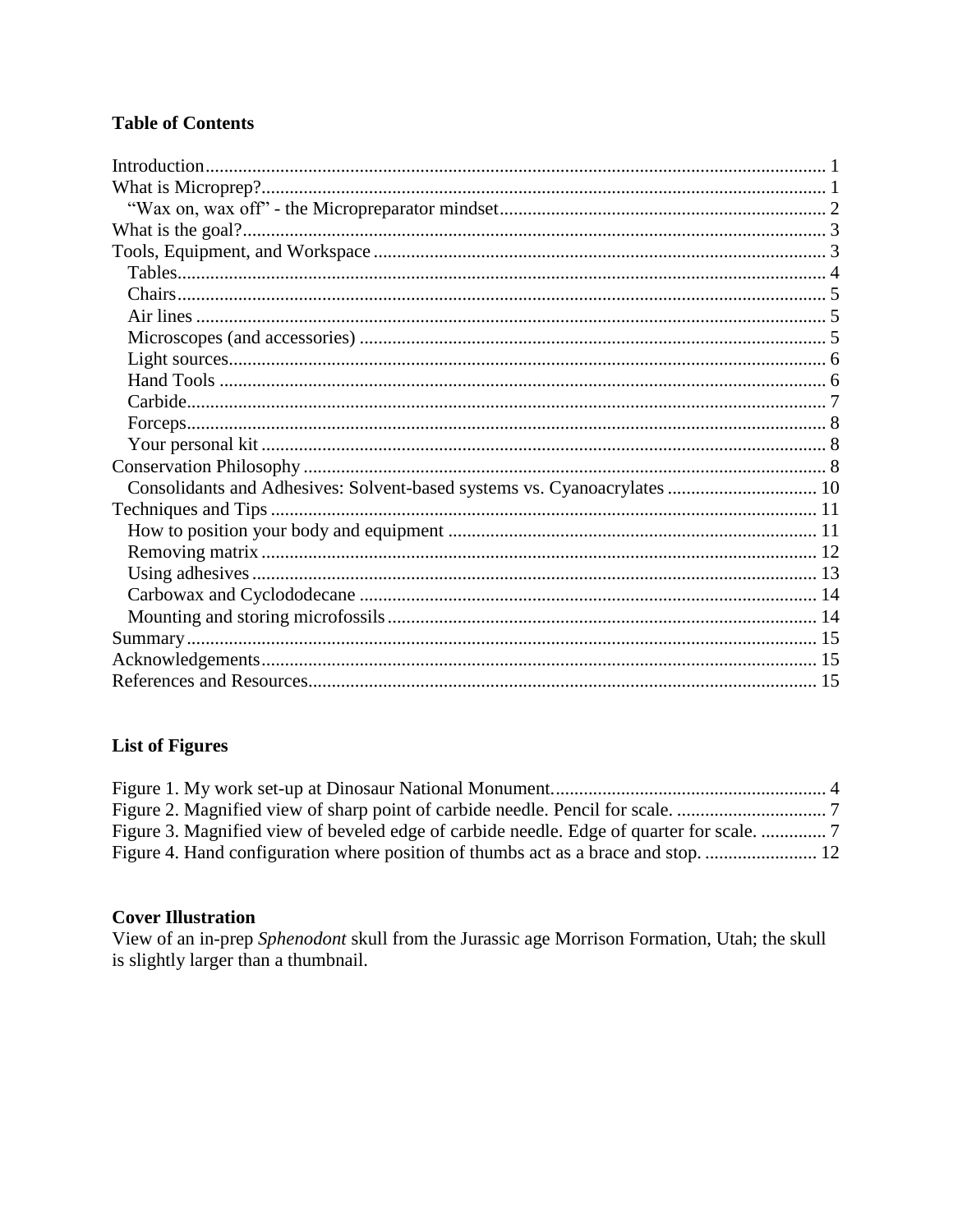#### **INTRODUCTION**

In 1996, Rich Cifelli edited "Techniques for Recovery and Preparation of Microvertebrate Fossils" (see References) which included a section I wrote called "Some Techniques and Procedures for Microvertebrate Preparation" dealing with manual preparation. That paper contains a lot of "how to" detail regarding specific materials and techniques and sources for equipment and materials that are still relevant. However, over ten years later, I am still frequently asked for advice on buying tools for microprep, how to set up a work station, and what techniques to use. This happens often enough that I decided it's time for an update. This Guide is an introduction to microprep which emphasizes what I consider to be the most important components of microvertebrate preparation. Most of my suggestions are presented more or less in the sequence that I follow when I approach a project. Please refer to my 1996 (a and b) papers for more specific techniques and applications.

This Guide is aimed mostly at beginners who are already comfortable with the basics of preparation. If you have spent time using non-pneumatic hand tools, so much the better because Micro-jacks and the like are seldom a part of microprep. Microprep is about adjusting and adapting to a different scale; think small, *very* small. Also, the subject of microprep inevitably leads to more philosophical musings about preparation, conservation, and other non-technical aspects of the work. These things are just as important as technical skill with a needle, so, if you're new to this field, please bear with me. Beginners take note: my recipes for success are by no means the only way and I encourage you to seek out as many alternative sources of information and techniques as possible; some are referenced in the text and others follow in References and Resources.

#### **WHAT IS MICROPREP?**

Micropreparation (herein referred to as "microprep") is any manual preparation of vertebrate fossils on a scale that virtually requires the use of a microscope. Perhaps it is by simple virtue of the scale that microprep can be so compelling and impressive to the uninitiated. This is especially true of those not familiar with the concept that the tiniest of creatures coexisted with the largest dinosaurs on the planet. During my 20 year tenure at Dinosaur National Monument I "performed" live microprep through the use of a micro-video camera attached to my Nikon SMZ-U microscope while I worked on various Mesozoic mammals, frogs, lizards, and other tiny creatures. One of my favorite tricks was to focus on the tip of a single denticle of a baby theropod tooth and zoom back until the public could see the whole tooth mounted on a pin head. At first a single denticle would fill the whole monitor, a clear but incomprehensible image, and as the rest of the tooth slowly appeared people would recognize what they were seeing and gasp in astonishment; you could actually hear a wave of recognition pass through the crowd! Here was a dinosaur tooth the size of a sand grain and they couldn't have been more filled with wonder if they were looking at the largest dinosaur. This was showmanship and the public loved it, but the real value was that it never failed to draw them into the world of the very small. It was a hook to capture the public's fascination and then teach them about extinct ecosystems and the art of fossil preparation.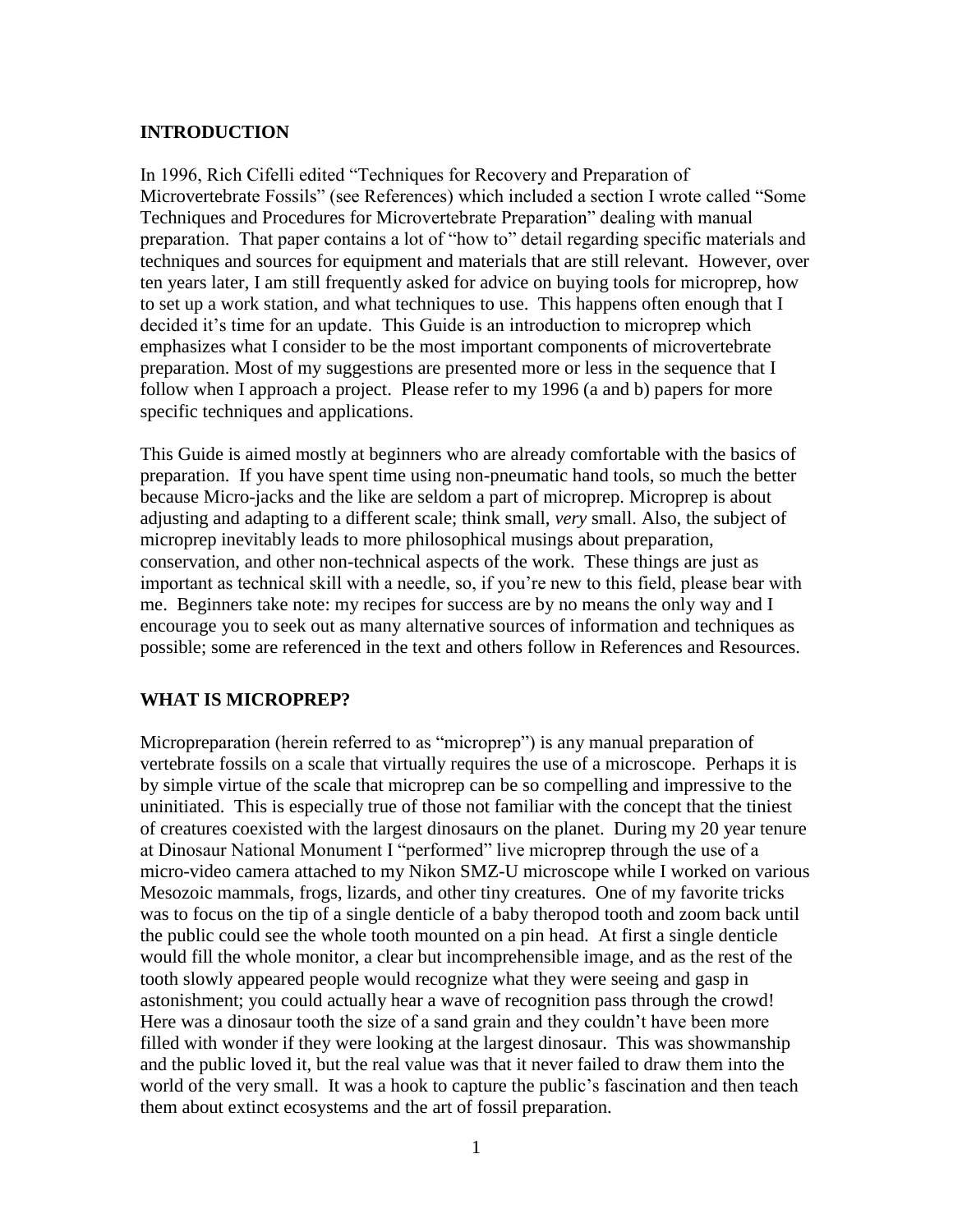#### *"Wax on, wax off" - the Micropreparator mindset*

No, the title to this paper does not refer to Carbowax, paraffin, or beeswax. It refers to the degree of focus, control, and discipline required to practice microprep and how that can have a meditative, almost Zen-like quality to it. This was illustrated to me one day in 2007 when one of my interns, Tom Nelsen, spent many hours learning the joys of carbide sharpening (the first skill I teach students, in part because it weeds out those who lack patience and persistence). After hours of trial and error, I heard him muttering "wax on, wax off, wax on, wax off..." If you're not familiar with this phrase, check out the first *Karate Kid* movie and you'll better understand Tom's mantra; he was acknowledging the degree of focus, concentration, and repetition required to master the most basic skill of micropreparation.

People have often remarked to me that they think microprep must be much harder than work on macrofossils. I think it is just different. The preparation of either very tiny or very large bones (or, as George Engelmann once referred to them, "the ridiculous to the sublime") requires their own set of techniques, tools, and materials. To do either of them with consistent high-quality results takes equal parts of skill and experience. But one thing that sets microprep apart from the rest of the crowd is that it tends to be very unforgiving of even the slightest lapse of attention or slip of the needle. We can get away with little dings and scrapes in a large sauropod femur, but when the femur is only a centimeter long and one millimeter wide, a small mistake can obliterate the specimen. In this regard, it can be very intimidating, especially for a beginner. A little bit of fear and trepidation is good until you get the hang of it; just don't let that fear paralyze you.

Having said that, realize that some folks just aren't cut out for microprep. It requires long hours at the scope sitting virtually stone-still except for the barely perceptible flex of a finger and thumb and, in the course of a day, progress may be impossible to detect with the naked eye. Not everyone has the kind of mindset it takes to pursue this work. If that's not you, that's okay; there are plenty of big bones to work on.

There is a grey area that should be mentioned at this time: the instances when one may use a microscope (and other concepts mentioned here) applied to macro-fossils. Perhaps I am a perfectionist, but I happen to be one of those types who is haunted by those stray bits of distracting matrix left on otherwise clean femurs or in the deep recesses of iguanodon braincases. They just bug me and I have to get rid of them even if it takes a microscope and a carbide needle to do it. The same is true with removing overly thick (and unnecessary) glue coatings from modest sized bones or working out the fine details of the intricate tongue and groove structures of bone sutures on larger skulls. What may be considered overkill prep to some often means the difference between being able to readily distinguish between mere cracks and a real suture. To me it is also the difference between a good prep job and a great prep job. I want people to ooh and ah when they see my work and you should want that, too.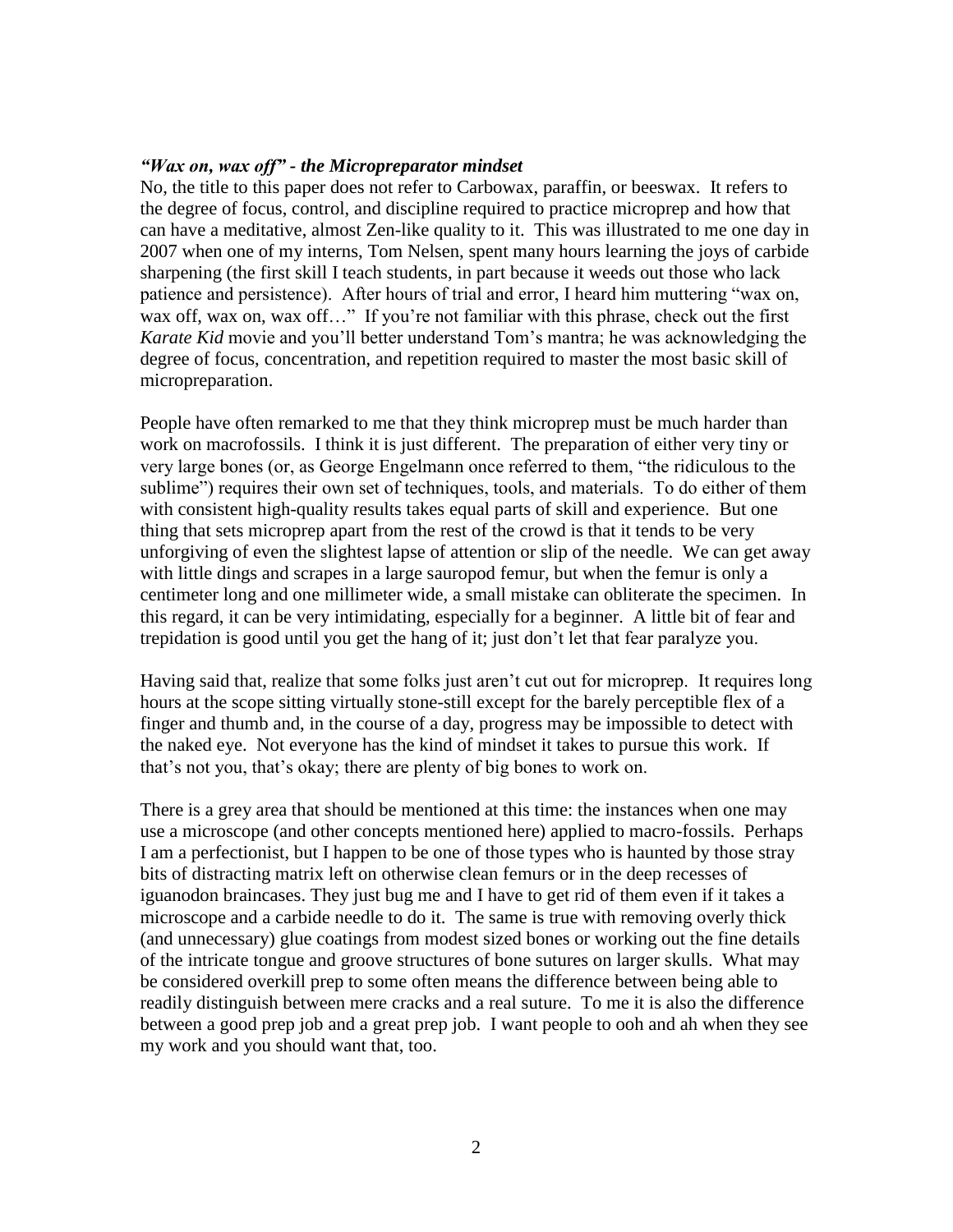#### **WHAT IS THE GOAL?**

Before any work begins you should ask what the goal of the preparation is. Determine, as early as possible, how the specimen will ultimately be "presented." This decision should involve consultation with researchers or others and may depend much on what can safely be done (your call), whether or not the specimen is to be cast, photographed with SEM, or other purposes the researcher has in mind (their call). Researchers can be pretty demanding sometimes so be prepared to stand your ground when they ask the impossible or be ready to hand the specimen over to someone else who is better qualified.

Questions to ask: Can the specimen be entirely freed of matrix and is this desirable? Is the specimen best prepared on one side (in relief)? Which side is "best" for display or research purposes? How are you going to hold the specimen as prep proceeds (will you have to leave or even create a "handle" and where should it be)? Will you need to use Carbowax or other materials for a temporary matrix and what are the consequences? What is the best/safest way to store the specimen? I hate to have to add this too, but my experience has been that you'll need to consider the best way to protect the specimen from the abuse of those people less careful than you; I love preparing a specimen the first time but I dislike repairing them!

# **TOOLS, EQUIPMENT, AND WORKSPACE**

I have seen some pretty amazing field prep done on microfossils by experienced hands with just a hand lens and a piece of carbide. However, at some point, no matter how good you are, you can only be as good as your equipment allows you to be (take note researchers and those who hold the purse strings). If you have a junky microscope and poor lighting, your work results are going to be poor. Trying to learn how to do microprep with substandard tools can be brutally frustrating and I have seen some potentially good preparators give it up because of this obstacle. What is worse is that many don't even know their tools are substandard. Most of these folks have simply never been exposed to a good microscope, light-source, or carbide.

I approach every microfossil with the attitude that I've got one shot at getting it right. To be handicapped by lousy equipment in a professional lab is simply an absurd concept. It makes no sense to invest a fortune (relatively speaking) in collecting specimens only to neglect the lab work that follows. Most hand tools are relatively cheap (Foredom grinders, carbide rod, Carbowax, etc); a good microscope and light source are not cheap but they are essential for a lot of our work. To paraphrase Bill Amaral (1989), your prep microscope should be at least as good as that of the researcher's microscope (maybe even better).

When I enter a lab to make recommendations for a microprep setup, the first thing I do is go to the work table and check out the scope, light-source, type of needles being used and the sharpener for those tools; pretty much everything else is secondary to these essential tools. When I look through the scope and see a dim hazy image and a blunt hypodermic needle sitting nearby I recoil.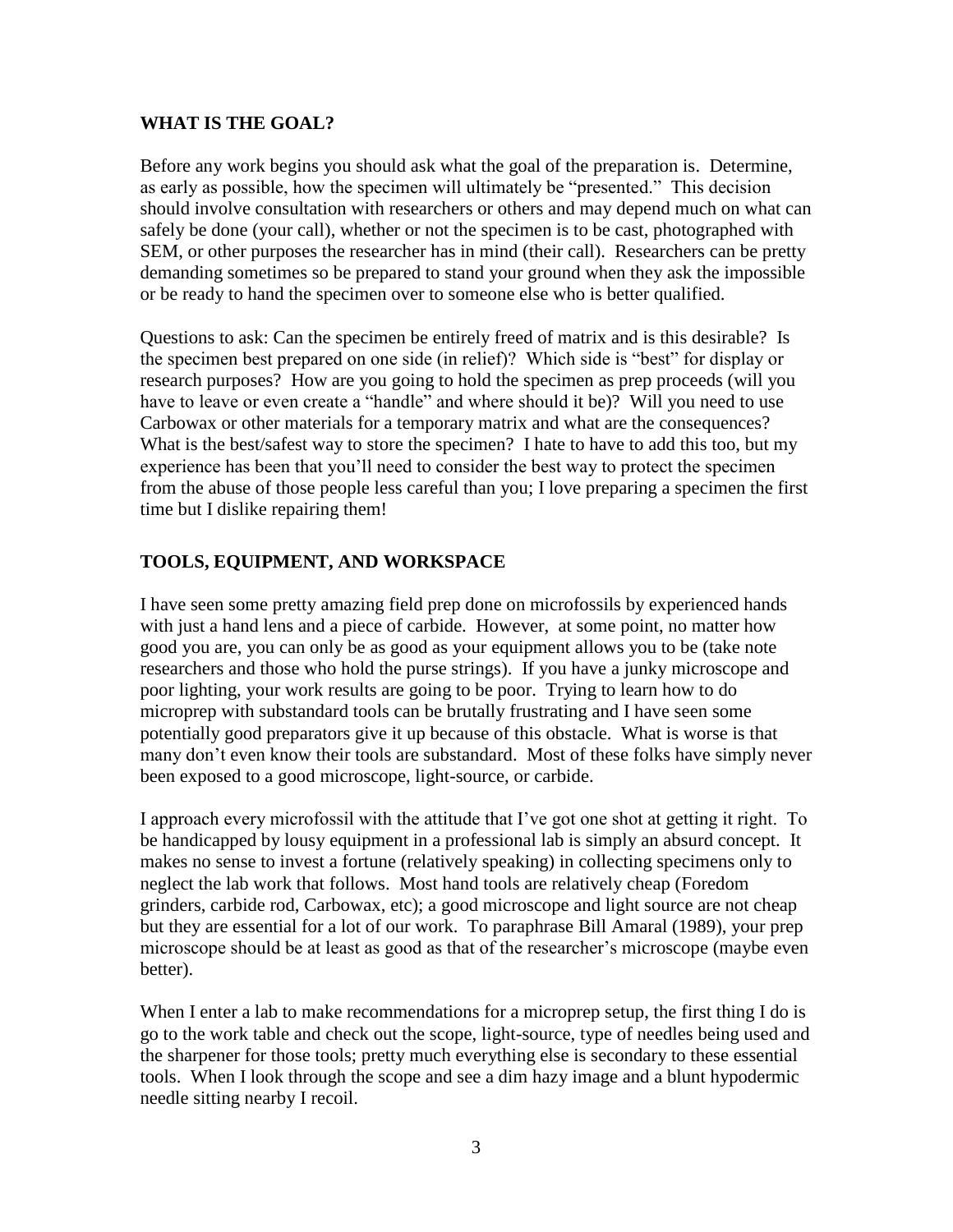On the other hand, to be quite frank, I am all too often dismayed when I walk into labs and witness the sorry condition of equipment and tools that many people use. I'm referring to air tools lying in the sand tables, gunked up glue bottles laying on their sides with more glue on the outside of the container than in them, etc. Take pride in your work and take care of your tools! If you do, maybe your employer will be more likely to buy you better ones!

For more information and illustrations regarding tools, equipment and setting up a microprep workspace, see Amaral (1989), the links in References section, and also see my setup (Fig. 1).



**Figure 1. My work set-up at Dinosaur National Monument. Notice the following equipment: sturdy table, comfy adjustable chair, adjustable boom stand (a), fiber optic light (b), selection of sharpened carbide needles (c), and moveable work surface (d). The air line is not readily visible in the wires coiled on the boom stand. Also notice the relaxed shoulders and neck, a result of correct work surface and eye-piece heights.** 

#### *Tables*

First and foremost, you need a solid vibration-free work surface. The same is true for whatever surface your scope and light-source are mounted on, whether it is the same table or the wall. Stability is everything. I prefer a heavy table with one or more sturdy shelves in front of me and to the sides: these provide a variety of surfaces for holding everything from light sources to vials as well as attachments for air lines and power cords. A rail mounted flush with the sides and back of the table is a good idea for helping to capture bits of bone or teeth that fly away during prep – and I can guarantee they will.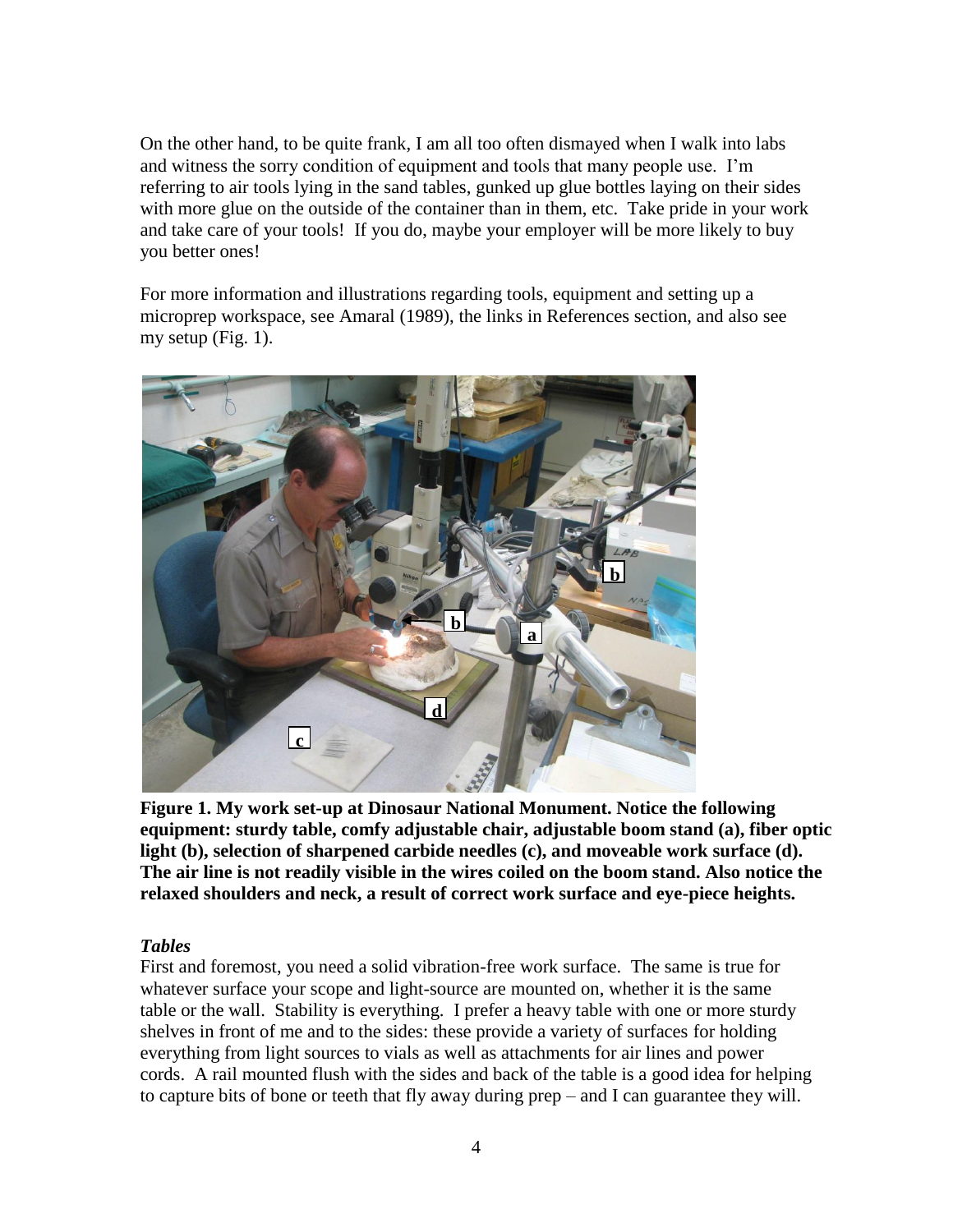I find there is no such thing as too many electric outlets as well. Velcro is a great way of keeping electric cords and air lines out of the way.

#### *Chairs*

Investing in a good chair will improve your comfort, stamina and precision. It does not have to be an expensive chair, but it should be very adjustable. You should be able to position yourself relative to the microscope eye-pieces so that you don't have to strain your body to see. Adjustable arms can be very useful for bracing and stability. I have been in too many labs where the chairs people are using are junkers compared to those used by the secretary or computer jock in the next room. Ergonomic furniture is not just a luxury; it can improve stamina and the quality of your work and help prevent injuries.

#### *Air lines*

I use pneumatic tools for microprep on very rare occasions (usually I have been sorry that I did). But an air line is incredibly useful for blowing away matrix from the specimen. This little addition is worth its weight in gold for the trouble it will save you keeping the specimen free of debris. Without one you are stuck having to hold a squeeze bulb all the time or blow with your lips (each is inconvenient and/or poses risk to the specimen). Arrange for compressed air at the workstation that aims a *gentle* and narrow air stream at the work. I mount my line to one of the light pipes with Velcro so it's pointed right where I am working. Be sure to use a valve that allows just a *little* air to run through the line (have you ever seen those videos of an escaped fire hose? Been there, done that!). It is also important to know when to turn the air  $off -$  be aware of loose pieces that may fly away forever. Make sure the airline has a good desiccator – water buildup in the lines has caused at least one disaster for me. Amy Davidson (1998) shows a schematic of a chip-blowing (preparation) needle; with slight modifications, this concept can be used to build a stationary blower.

#### *Microscopes (and accessories)*

I am sure there are many great microscopes out there, but all I can say is that I miss my old Nikon SMZ-U that I had at Dinosaur National Monument. It had fabulous optics (with a stereo zoom range from 0.75x to 7.5x), a wide field of view and a flat image at all magnifications (i.e. no curvature of field aberrations); these are all important qualities for a good microprep scope. The more whistles and bells you can afford the better. This means a full complement of accessory lenses, including  $0.5x - 2x$  objective lenses,  $10x$ , 15x and 20x eyepieces.

People are always asking me how to upgrade a scope's power. The most important thing to remember is that changing objective lenses to a greater power reduces the focal length (working distance for your fingers) between the lens and the specimen, so you might want to think first about getting more powerful eyepieces. A really great scope with all the extras (like my SMZ-U) will cost up to \$20,000. A serviceable scope for microprep can be bought for a fraction of that, but my sense is that with optics you get what you pay for. Unfortunately, this primary piece of hardware is also the one most often lacking in labs, usually because the cost is beyond that of many program budgets. One solution is to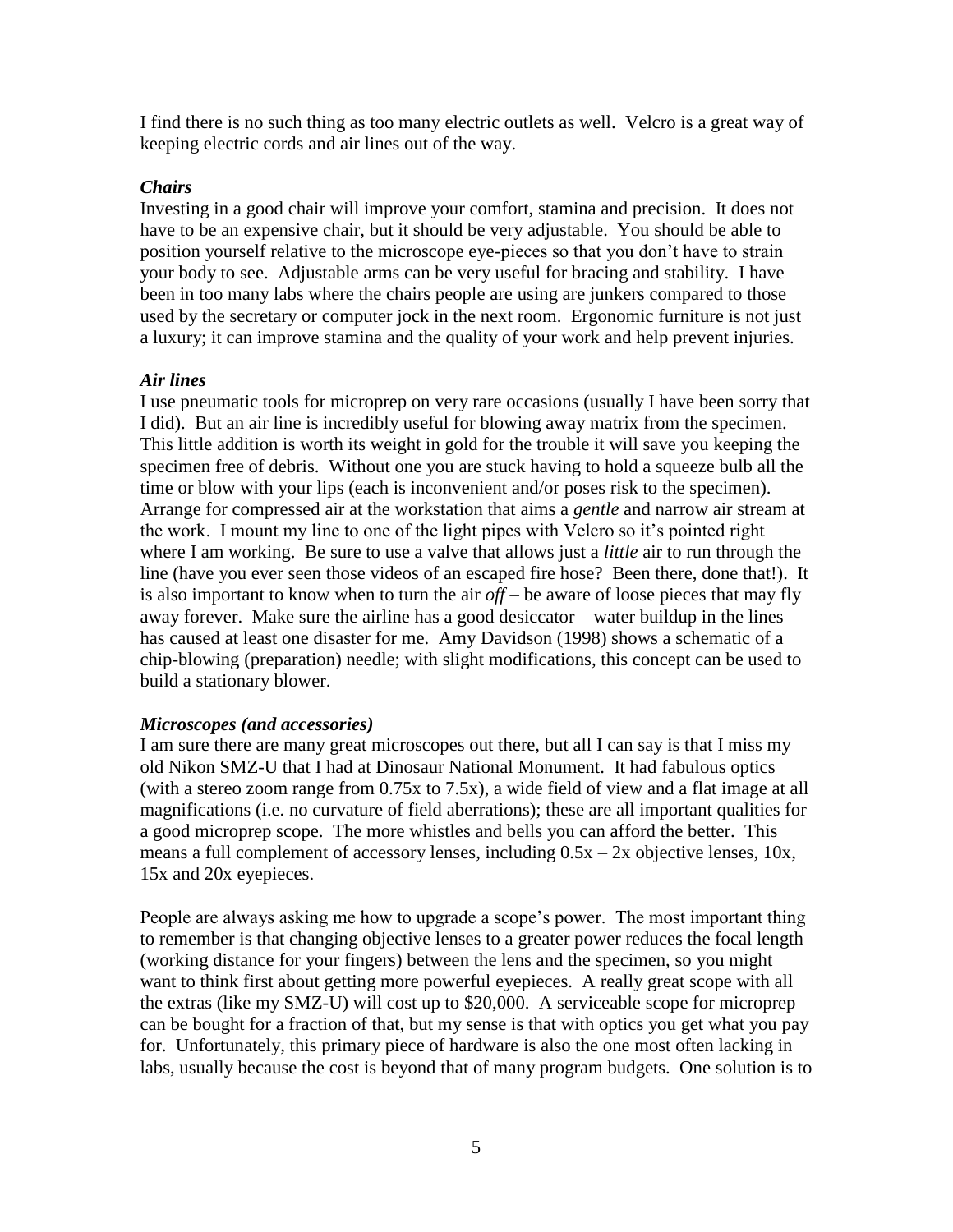encourage a researcher who is serious about studying microfossils and has skill in grant writing to include a good lab scope in their next grant proposal.

Don't forget to buy a protective lens for the objective lens so you don't ding the glass with matrix or debris when you are prepping or sharpening carbide. I get rid of the rubber eye-guards on the eye pieces because they just make it harder to get my eyes "centered" properly, though many people find them necessary. I'm very diligent about keeping my scope clean, especially the eye-pieces, and cover it every night or when not in use. Be extremely careful with how you clean glass lenses (especially the objective); they can cost a fortune!

Get a heavy boom stand with long arms and universal mounts for the scope body so you can turn and twist it to any angle and consider bolting the stand to the table so it doesn't tip over from the weight of your scope (and all the accessories mounted to it). This can be a real hazard; I learned the hard way when my scope crashed onto a specimen crushing it and almost taking out the objective lens, too. Bolting a stand down is preferable to weighting it with sandbags; bags tend to leak and they take up space better used for tools.

For microprep in the middle of a large block invest in a mobile floor stand (like you see in hospital operating rooms) with a long articulating boom arm. These are worth their weight in gold (some are about as valuable; prices range from about \$650 to \$3,000) and prevent the hassles and risks associated with finding a place to put your scope and light source on the block. Fiber optics also provide the option for extra long light pipes so you can mount the light source on the boom stand and run the light pipe the length of the articulating arm.

There are some amazing cameras available today that can send high resolution images to monitors for live action views, video and still image capture, and links to computers for storage and manipulation of data. They are also just plain fun to use and are a great aid in teaching prep, educating the public, and documenting your work.

#### *Light sources*

Forget about the old illuminators; they can produce a lot of heat and the light quality is poor. For microprep you will need a variable intensity fiber-optic unit. Look for twinned, long and supple light pipes with light-focusing lenses. I generally prefer a ring light that fits around the outer rim of the objective lens because they don't require constant adjustment. The idea is to get the light where you need it at all times. This is especially true at high-magnification when you are trying to get that last bit of rock out of a hard to reach place.

### *Hand Tools*

Use the best tools you can get your hands on! I got rid of hypodermic needles, sewing needles, dental tools, and Exacto-knives years ago. Dental tools can be very useful in the field, but for microprep the only use I've found for them is the occasional time I have to reach around a corner (usually this involves the inside of a skull) that can't be reached with a straight carbide needle.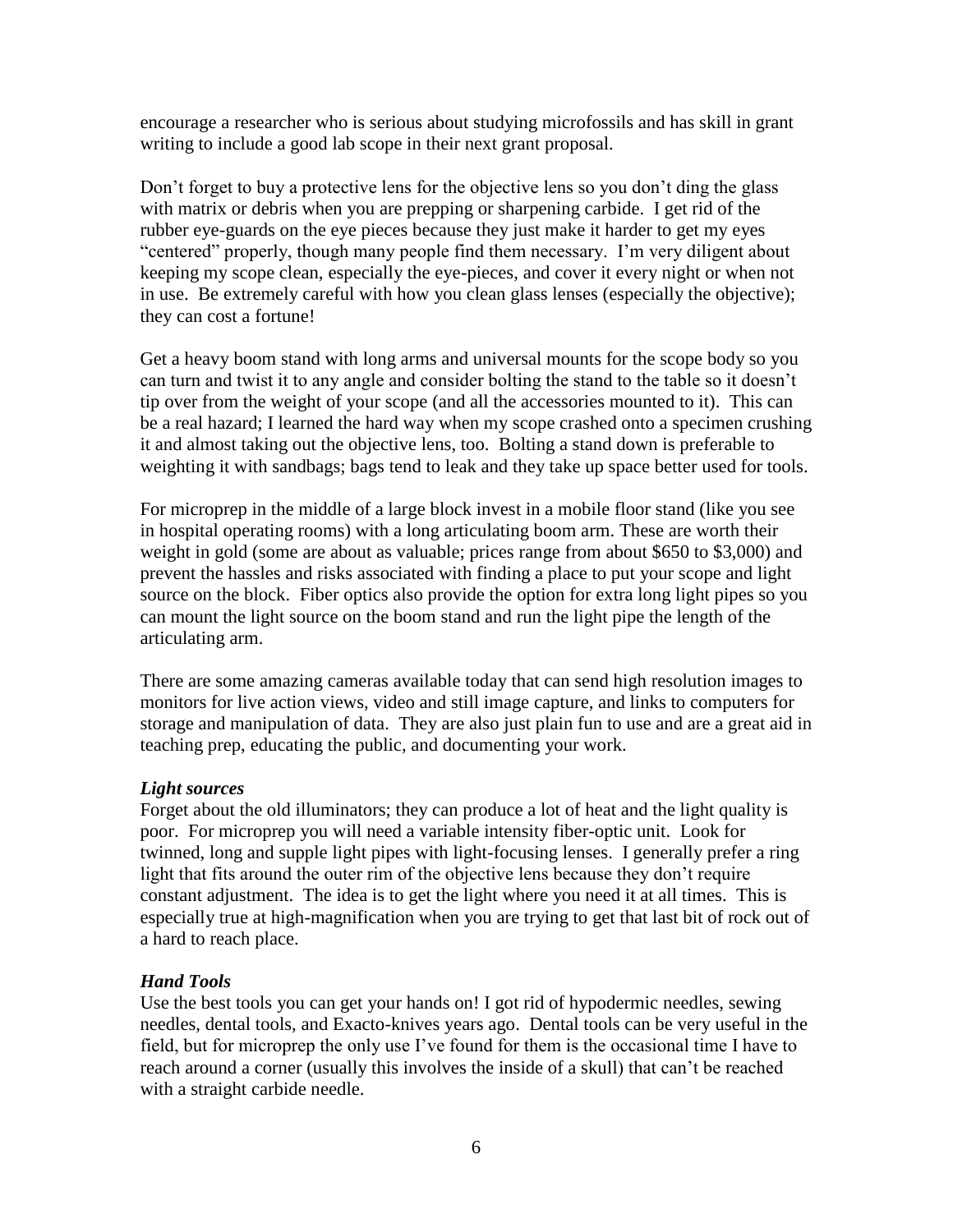#### *Carbide*

Carbide is about the only metal on the market that has the strength to hold an edge well and will not "spring" when you apply or release pressure. Use high quality diamond sharpeners to get the proper edge for the job and keep them sharp! This takes some discipline but is worth the trouble. And it is truly amazing how sharp a point you can make with carbide (Figs. 2 and 3).



**Figure 2. Magnified view of sharp point of carbide needle. Pencil for scale.**



**Figure 3. Magnified view of beveled edge of carbide needle. Edge of quarter for scale.**

Carbide is available from several vendors, but I get mine from MSC Industrial Supply. It is called "carbide rod, C-2 solid carbide", and comes in many thicknesses (some vendors use inches and others use millimeters for measure so it can get confusing at times). Be aware there is "bad" carbide out there; if you see little cracks and voids appearing in it as you sharpen it under the scope you should probably try another piece. I consider about 1mm to be the best thickness for most microprep work; any thinner and it tends to break too easily and much thicker of a rod is overkill and takes forever to grind to shape. I break it to a reasonable length in my fingers and sharpen it under the scope using a diamond wheel mounted to a Foredom grinder with a variable speed foot control (this is about the only use I have for the grinder). The best diamond wheel I have found for this purpose is also from MSC (3/8" x 3/8", 150 grit, diamond grinding pin, item# 03506128, \$43.00). This wheel seems to cut faster and more smoothly than any other I have found and they last a long time.

Sharpening carbide might sound easy but actually requires a fair bit of patience and technique. I prefer to brace the Foredom handpiece on a pad at a slight angle to the table and crank up the magnification until the abrasive wheel fills the field of view. Hold the carbide rod at about a  $20^{\circ}$  -  $30^{\circ}$  angle to the top of the head and rotate it in your finger and thumb; I move the carbide in and out along the surface to even out the wear on the head. Gentle pressure is most effective so resist the urge to apply pressure. With 1mm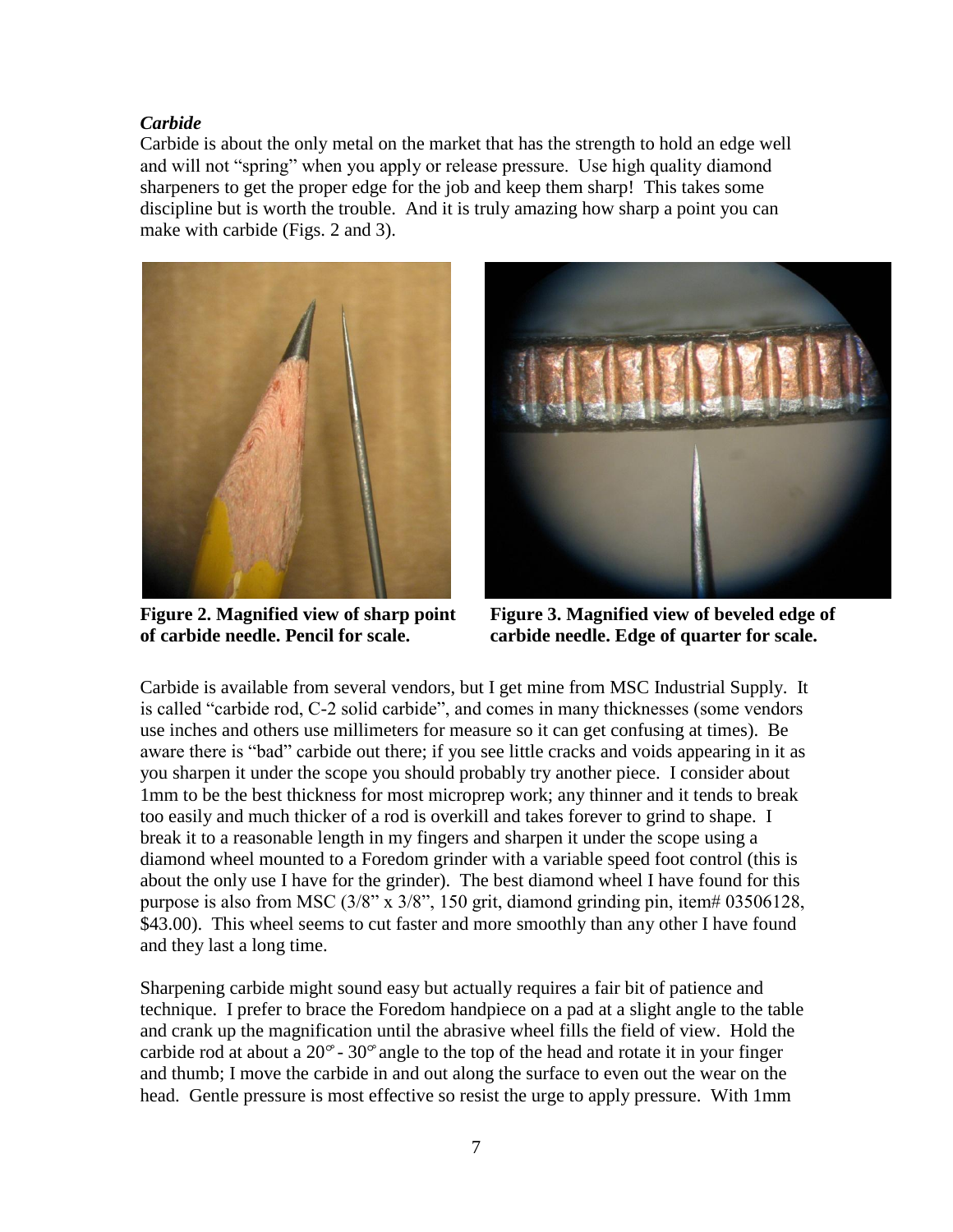carbide I generally start trimming at least  $\frac{1}{4}$  inch from the tip to create a nice gradual taper. For a super-fine point you will have to drop the carbide to a very low angle relative to the diamond wheel. To bevel or shape the final tip, crank up the magnification and adjust your tools to allow even more precise grinding.

I'll say it again. Keep tools sharp! Dull tools just make bigger holes when you screw up and tempt you to use pressure instead of precision. I start each morning with a sharpening session. I typically have from  $6 - 12$  carbide needles on hand of various gauges sharpened on both ends and with a variety of different-shaped tips to handle changing rock conditions. I store them with one point down in a high-density foam pad and sort them with the sharpest ones closest to me so I don't have to hunt for what I need

I seldom use pin vice holders for carbide in microprep except when I'm removing a lot of rock with a thicker-gauge point. I get the highest control of carbide and best "feel" using just my fingers. You might want to try this. If you use a pin vice I'd recommend one with a narrow tapered end as the wide ones can pose a hazard to the specimen when you are working up close in confined spaces as well as block your view.

#### *Forceps*

Another tool I always have close at hand is my Dumont needle-nosed forceps. I've had the same pair for over 30 years, in part because I use them for picking things up, *not* digging around in cracks. They are lightly sprung and great for picking up the tiniest of bones and teeth. The finer the tip the tinier the object you can pick up without either crushing it or launching it across the room. I am not a fan of vacuum tweezers as they are cumbersome and tend to have too large tips for most micro-work.

#### *Your personal kit*

If you are serious about this business, get your own personal tools. This may sound harsh, but I recommend having your own set of tools and don't let other people mess with them. The first job I ever had was working in a restaurant and I can still remember watching the head chef come in every morning and opening his own briefcase full of fancy knives; I now understand why. Most tools develop personalities (the diamond sharpening wheel is one of them) that you get to know well and other folks tend to screw them up. The most important tools in my kit are the carbide needles and diamond sharpener. I came in one morning and found someone sharpening an Estwing hoe-pick with my diamond bit – I could have killed him! Hide your tools if you have to. I know a lot of labs where people have to share everything but I don't encourage this practice.

### **CONSERVATION PHILOSOPHY**

The modern preparator's obsession with the subject of "glue" is a good thing. The discussions can get tedious, repetitive, passionate, and personal beyond reason, but it has resulted in a much more reasoned and disciplined approach to our work. In fact, it's unfortunate that more preparators don't obsess about it. Thinking more about what we use and how we use it is good for the specimens and that is the bottom line.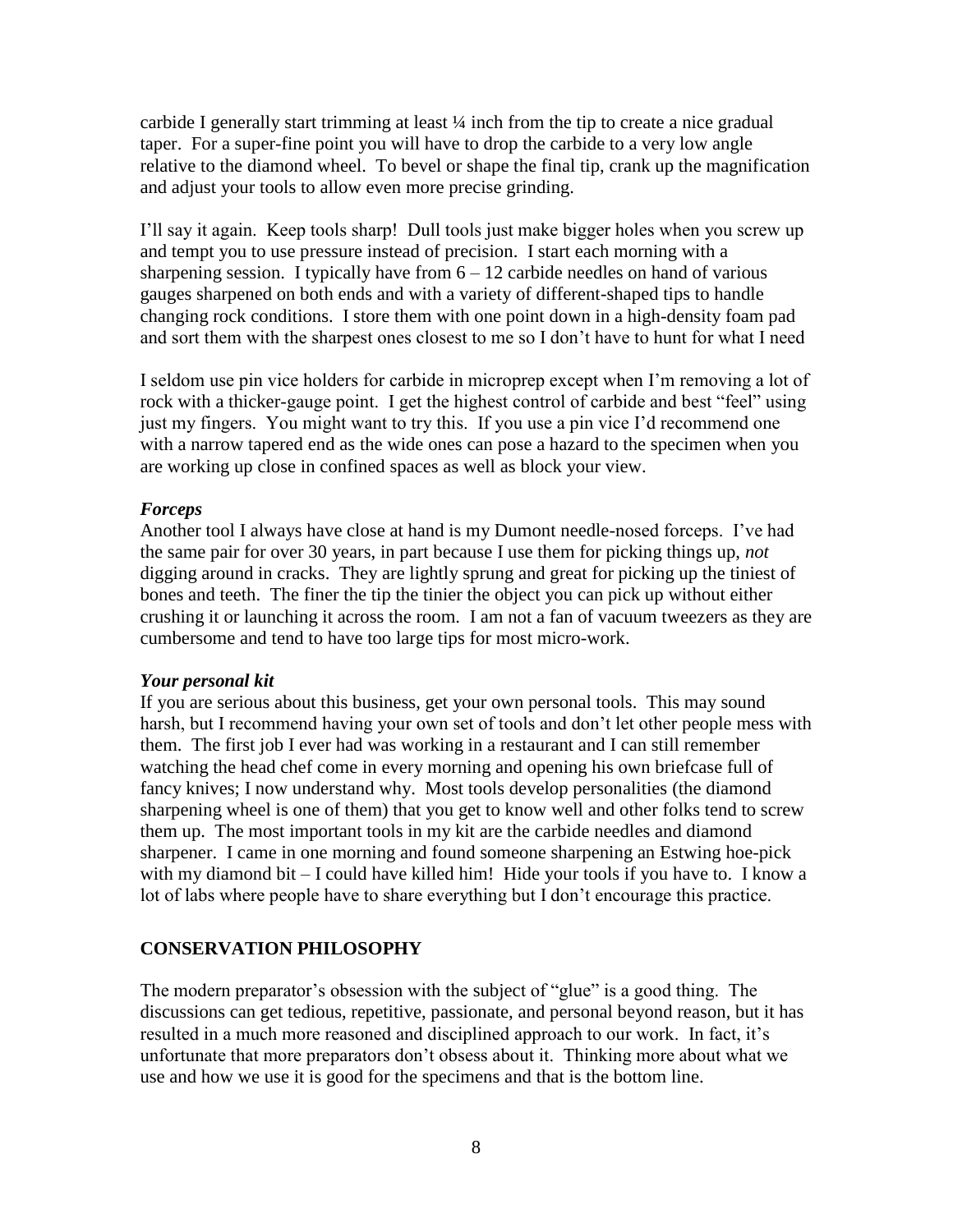This leads me to the next topic that should be learned and learned well; the appropriate use and application of various adhesives and consolidants. This skill is both the hardest and most critical thing you will need to learn. While I have my personal recommendations, my first advice is to avoid being dogmatic in your approach to materials (and skeptical of those who are). Have an open mind; be well informed, creative, and ready to think outside the box. Use materials and techniques because they make *sense*, not because they happen to be lying around the lab or the last person used them.

Most of us are neither chemists nor conservation materials experts and must therefore rely on studies done by these specialists for much of our information on the properties of these materials. I am a firm advocate of rigorous testing and the need for comparative studies of *all* of the adhesives and consolidants that have been used in preparation. But I also believe that important evidence indicating the effectiveness and longevity of these products rests on the shelves of museum collections around the world and we should be paying more attention to that. I am also wary of generalized statements regarding what is "best." For instance, of the typical solvent-based systems in use today, I've found that it is very hard to compare and contrast Acryloid B-72, Butvar (B-76), or PVA (B-15) because there is an infinite range of ways to mix them in multiple solvents.

I am my own worst critic and when I look at my own past work my eyes are drawn to the flaws. Learn from your mistakes and especially from those of others so you can avoid making them in the first place. Whenever I look at museum collections I look for flaws in preparation technique and materials, particularly adhesive and "filler" failures, and ask questions about the materials that were used. Look for clues like loose pieces and peeling of adhesive materials from bone and rock. These features usually indicate shrinkage of the material that can be catastrophic for microfossils. Note what has worked well for others and steal all the ideas you can. Seek out the most reliable materials with proven long term track records. Buying the cheap stuff off the shelf at the local hardware store is usually not the best way to go. The online *PREPLIST* is the best place to find the most up to date information and explore options (see References and Resources section).

Regardless of what you use, I recommend that the user of any substance pay attention to instructions, labels, MSDS, and product brochures that come with them. No chemical that we use for prep is made specifically for our use and contents can be changed without warning; this includes many of the adhesives advocated by the conservation community. My personal revelation concerning this issue involved Duco cement, an adhesive commonly used by many as a bonding agent in the field and lab. It was also universally condemned by conservators (justly so) for being a cellulose nitrate product of dubious quality for prep use. I happened to check the label on a tube in the store one day and found to my surprise the contents were no longer cellulose nitrate, but rather polyvinyl butyral, essentially Butvar. I still don't use Duco off the shelf because I can make a similar and more useful product myself with raw materials, but I want to emphasize the fact that it's hard to know exactly what you are using all the time. Get in the habit of checking labels and keep records of what materials you use.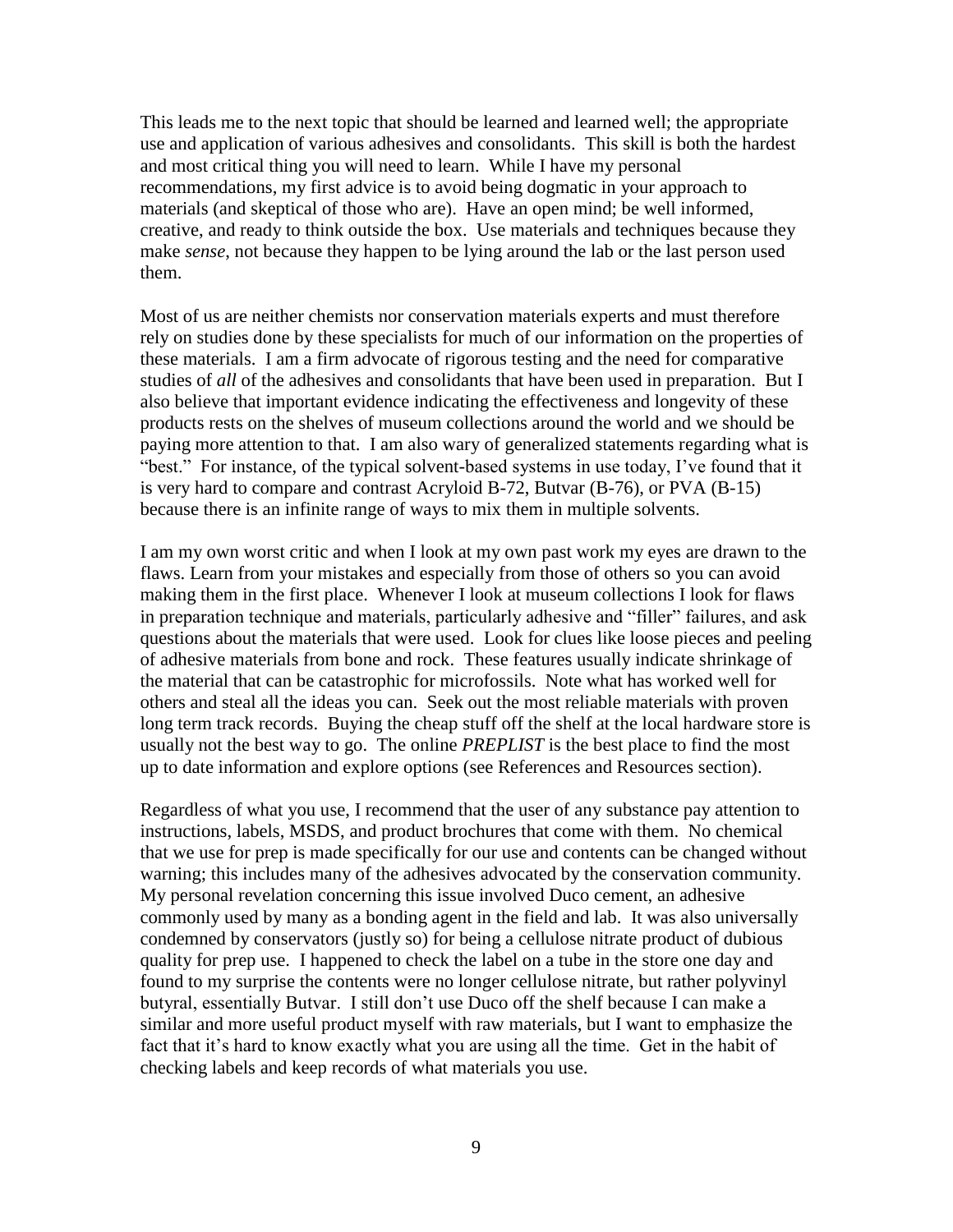There is a growing body of conservation literature and the subject of adhesives is well covered elsewhere and I'd encourage anyone in the prep business to read them and perform their own experiments. Pay close attention to the materials you are using and how they behave in different circumstances; this knowledge base will give you the ability to adapt and make the best choices.

#### *Consolidants and Adhesives: Solvent-based systems vs. Cyanoacrylates*

Because of the difference in size and other physical characteristics, your approach to the application of adhesives and consolidants on microfossils is often completely different than for large bones. For instance, at the microfossil scale great strength is not as necessary as when you are working on a 200-pound sauropod femur, but the setting time, viscosity and amount of adhesive required to do the job are critical factors; a single drop of glue might be enough to completely envelope a Mesozoic mammal jaw!

The rule of thumb when using adhesives and consolidants on microfossils is to treat every specimen as if it will be photographed using a SEM (scanning electron microscope). This means the treatment has to be not only invisible to the naked eye, but also does not coat a surface in any way (this includes glue, wax, Carbowax, and everything else). Anything that does not soak in will appear to the SEM as a solid – these machines can't be fooled! As Bill Amaral says, "get the glue *into* the specimen, not *on* it." This can be achieved in two ways; applying an adhesive and physically removing excess material, or using an adhesive that soaks in thoroughly enough to leave no surface trace.

Let's take a look two of the most commonly used types of adhesives and consolidants and think about how you can best use their properties to your advantage.

*Solvent-based adhesive systems* (Acryloid, Butvar and PVA) are first dissolved in a solvent (usually acetone and/or alcohol) and then applied to a specimen; curing (hardening) occurs as the solvent evaporates leaving the polymer (glue) behind as a solid. Curing time may be very slow and bond strength varies a lot depending on numerous factors. In general, for the consolidation of shattered bone or porous rock on the microfossil scale I want maximum control of penetration and setting properties.

Based on previous studies (Madsen 1996) and experience, I prefer using Butvar B-76 mixed with various ratios of acetone and alcohol rather than PVA or Acryloid B-72. The key here is the ability to adjust the volatility and viscosity of the solvent system so that the polymer can disperse into a substrate and do its work before the solvent evaporates, and Butvar B-76 seems to be best suited for this. In general, a higher acetone concentration will yield a thinner and faster setting mix. There isn't a cookbook to tell you how to do find the correct ratios of solvent to use in a given situation, but this determination gets easier with experience.

*Cyanoacrylates* (CAs) are another class of adhesives that have been in use in paleontology for at least 30 years. Known to the public as "super" glues of very high strength, they are available in a variety of formulations that offer different viscosities and setting times. CAs don't cure through the evaporation of a solvent but cure through a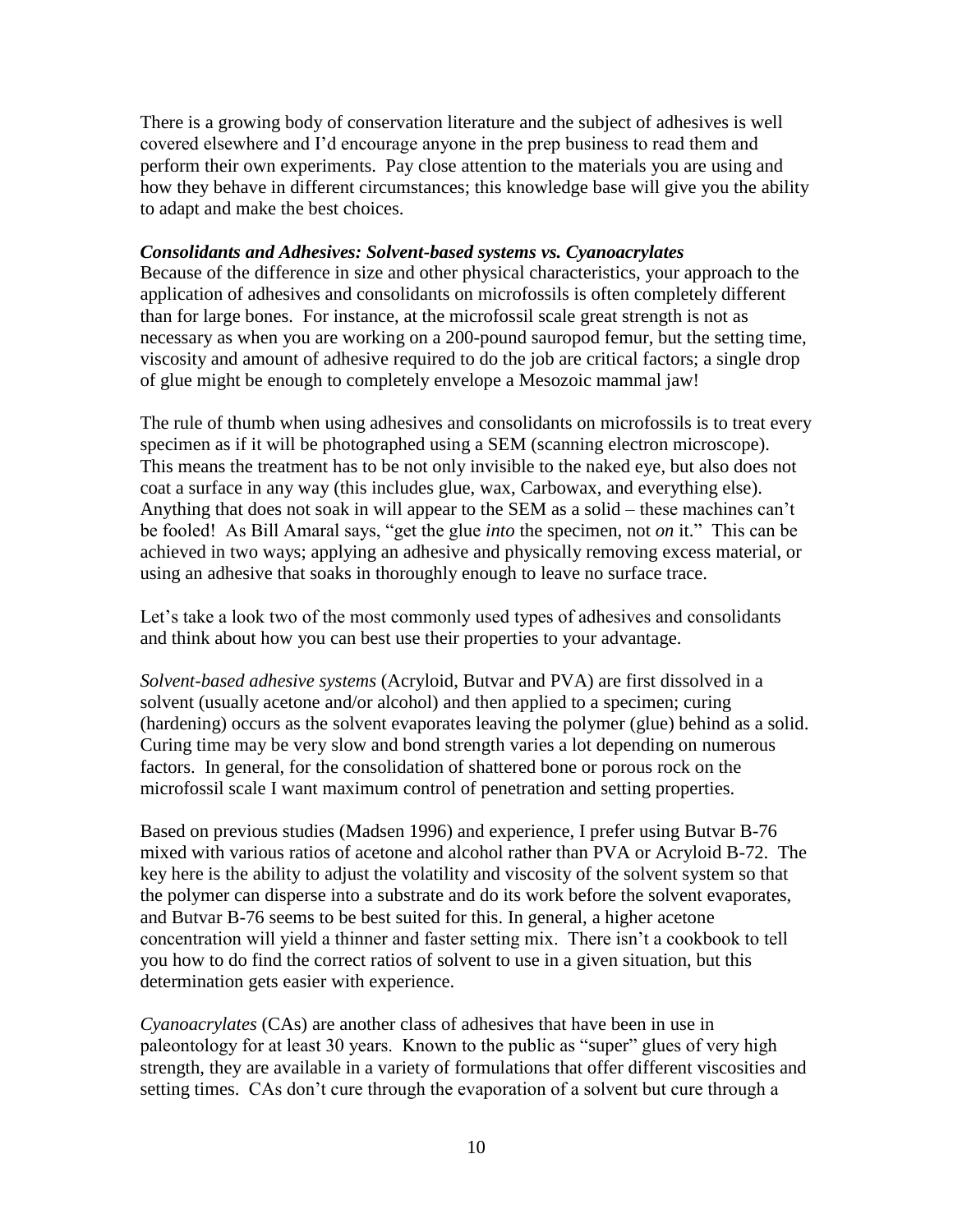chemical reaction in the presence of a weak base, in this case, a fossil. Due to their particular properties, I have found cyanoacrylates adhesives to be a very useful alternative to solvent based adhesives when working on microfossils.

There has been much critical discussion of the use of cyanoacrylates in fossil preparation (Elder et al 1998); some are valid and others may be premature or unfounded. But it has been my experience in 30 years of using CAs for microprep that I have never experienced a single bond failure or damage to a specimen due to shrinking of the material or causes other than human error. That's a pretty good record.

CAs are said to be more "brittle" than other adhesives we commonly use (Butvar, PVA, Acryloid), but brittleness is a relative term. My observation is that CAs in small quantities (when used as adhesives or film) are actually quite flexible, even after many years. This is easy to see under a scope when you poke it with a sharp needle or pry up a film – it bends. This quality can sometimes be used to your advantage. For instance, a very thin layer of CA may be applied to a bone surface, allowed to set and then peeled off the surface removing the last vestiges of stubborn matrix. Of course, this trick can also be done using other adhesives in place of CAs, but often times CAs simply do this job more efficiently. Again, experience should guide you in making the best choice in a given situation.

In addition, and of greatest importance for microprep, CAs have remarkable penetrating properties. Ethyl CAs (like PaleoBond's Penetrant Stabilizer) wick into tiny cracks like nothing else does. This is an extremely useful property when working on tiny bones and even more so if you are repairing a mammal tooth that is less than 1mm wide. CAs require far less fluid to do the job than epoxies, Acryloids, and other polymers, and don't rely on evaporation of solvents to form a bond. This allows me to set bone and tooth fragments correctly and achieve the tightest fit possible. For example, when using other adhesives, if you are trying to place a cusp back on a broken tooth, the cusp to be attached will need to "float" on a blob of resin and be pressed into place. This requires mechanical force, excess resin flowing out from the join, a less than perfect fit and the need for further cleanup; I don't like any of these properties. CAs, correctly applied, can eliminate these problems.

It is my experience that CAs are harder to "reverse" (dissolve) than most other adhesives, so when I use them I do so with great discretion. The best strategy is to know exactly what you are going to do and how to do it so you get the job done right the first time. This often means *rehearsing your moves before you commit* with the application of the adhesive.

#### **TECHNIQUES AND TIPS**

#### *How to position your body and equipment*

Hold the tool loosely in the fingers. Relax your body, especially the hands, shoulders, and neck and don't forget to breath. Let the tool do the work. If you're holding the specimen, hold it gently – don't pinch or squeeze too hard. Save your energy; when you meet resistance try to find the soft spots in the matrix and avoid using excessive pressure.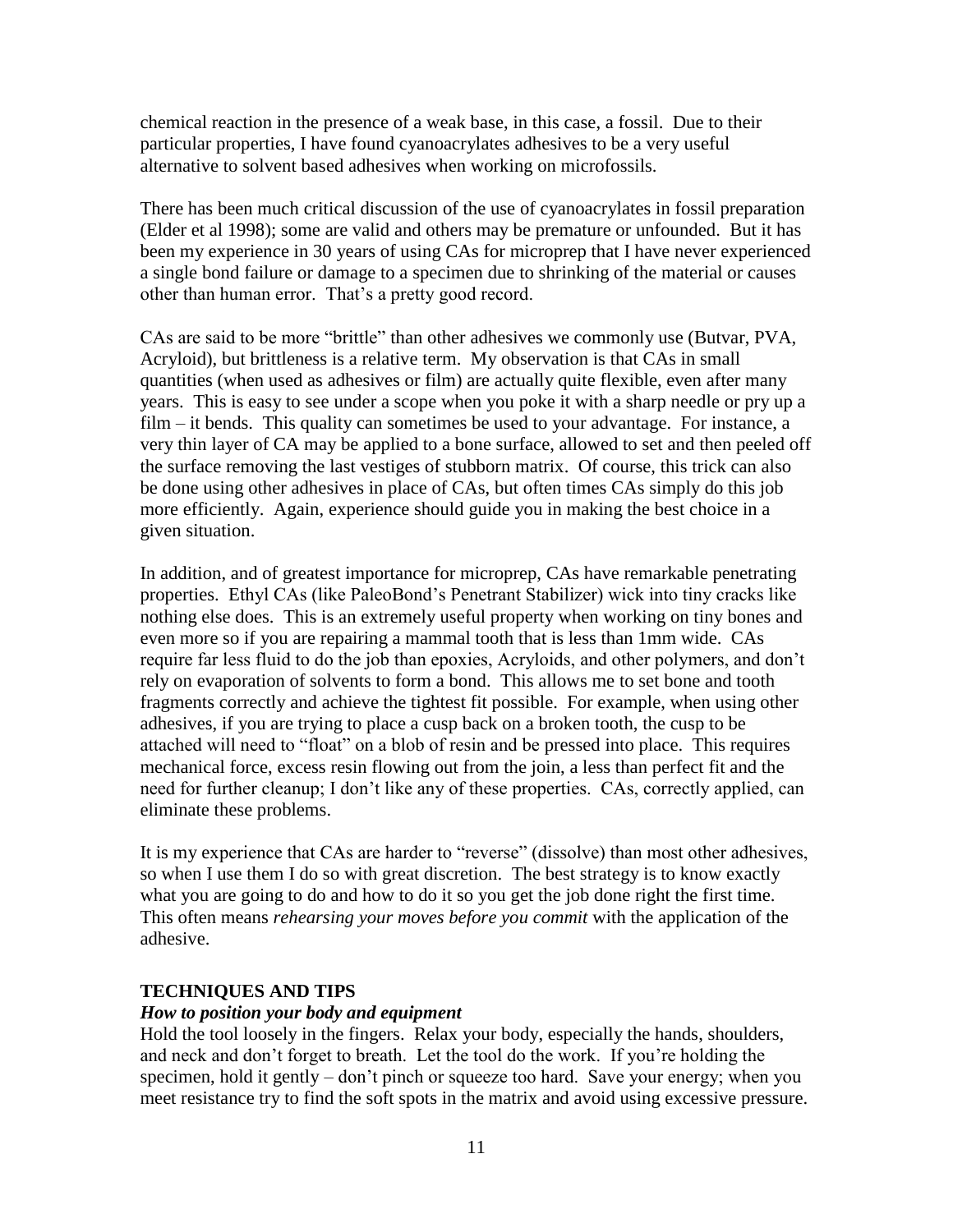Work around tough sand grains as forcing them will usually just break the carbide tip. Make sure all cracks are secured (as Bill Amaral says, "if it moves, glue it").

Everyone has their own way of holding a tool, but my needle is always between my right thumb and index finger. For high-precision work I rest my right thumb on my left thumb and use it as a brace and "stop" that prevents pushing the needle too far (Fig. 4). Be aware of where all of your fingers are in relation to the specimen so as to avoid touching delicate bone and breaking it.



**Figure 4. Hand configuration where position of thumbs act as a brace and stop.**

### *Removing matrix*

In general the idea is to remove the matrix *without ever actually touching the specimen with the tools,* although in reality it seldom works out this way*.* Tease, pop, slide, flake, lift off the matrix. Depending on the situation this may mean either working towards the specimen or away from it. Ideally, you should only have to make actual contact with the specimen if you are forced to shave matrix or consolidants off.

The fabric of matrix usually has weaknesses (as in the grain of wood) often associated with the original bedding; take advantage of this characteristic. I call the process of removing gross quantities of matrix "planing" (as in carpentry). When planing off matrix go in at a low angle to the specimen or rock surface and use a beveled-edge needle so as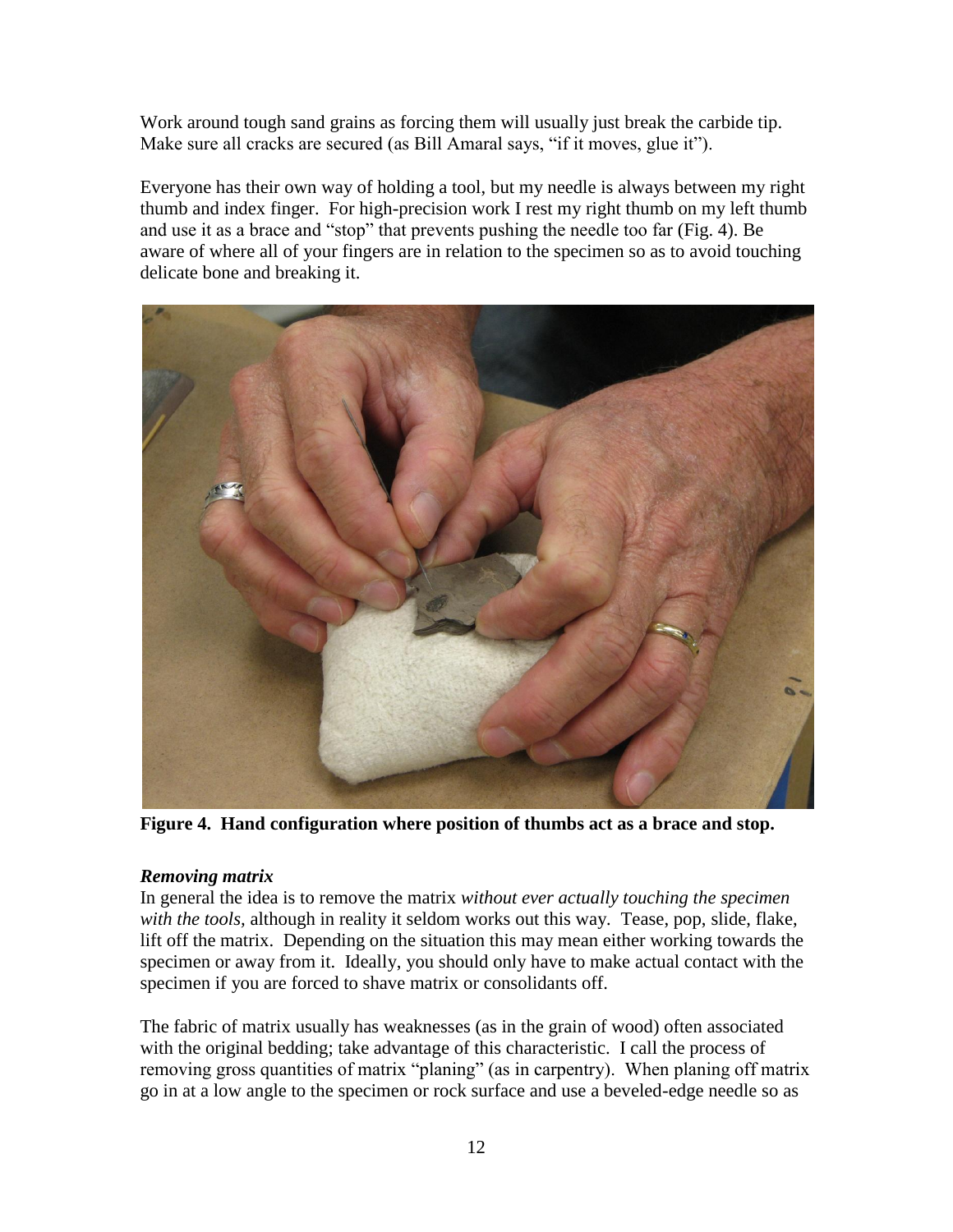to remove as thin a layer as possible (especially when working close to the specimen). This will help reduce the chances of producing "discovery" marks. Look for color changes that often come in the form of "halos" around bone. Use your fingers to sense resistance in the matrix and as when you do, stop pushing so as not to break the carbide point (and the resulting wax on, wax off sharpening mantra) or force off more matrix than you desired. If work slows a lot, try planing in a different direction or rotate the tool in the fingers 90-180 degrees and try again. Take advantage of thin or sharp edges of rock; they are usually more vulnerable and can usually be trimmed off faster. Always look for weaknesses to take advantage of, but avoid pushing or prying out chunks of rock; they may be attached to bone below so it is often better to stabilize them in place and plane them down.

Clean your work area frequently so that if you accidently loose a tiny fragment of bone on your table you'll have less debris to sift through during recovery. It's also a good idea to dump all your waste rock in a special container in case you need to sort through it later for a missing piece.

Know when to quit and call your project "done". Often a point is reached where you could continue to remove more matrix but to do so would substantially weaken a specimen. This sometimes requires a tradeoff of revealing less information for the sake of specimen integrity. The person preparing the specimen usually has the best intuitive feel for when this point is reached.

#### *Using adhesives*

A number of specialized techniques for the application of adhesives in microprep have been described and well-illustrated elsewhere and will not be re-described here in full. However, the critical need for the would-be micropreparator to learn the art of manipulating truly small quantities of adhesives with precision should be re-emphasized. When objects to be prepared are dwarfed by pinheads, even the smallest of manufacturer's applicators will prove to be too big and sloppy for your use.

Of all the means I've learned for creating and applying small adhesive drops (known as "microdots" around my lab), the use of single paper fibers has proven the most effective. This can be achieved in two ways. Paper or cardboard can be saturated with adhesive (the least viscous CAs lend themselves to this technique particularly well) and a sharp needle stroked across this surface picking up a tiny bundle of fibers. Contrary to what you might think, this tiny saturated bundle is *not* what you want to apply; rather you are hoping to see an isolated fiber sticking out of the bundle with a single minute drop on its tip- that's the gold! Alternatively, you can tear off a ragged little shred of tissue paper, roll it in your fingers to make a handle and swipe the other end through a small drop of adhesive; as with the needle technique, you hope to end up with a microdot of adhesive isolated at the end of a fiber. Either technique takes a lot of finesse and luck to get right, and sometimes many attempts to find that right drop where you need it, but it beats the alternatives. Finding a good source of paper of the right grade helps; personally, I'm a fan of the yellow legal pad cardboard backing.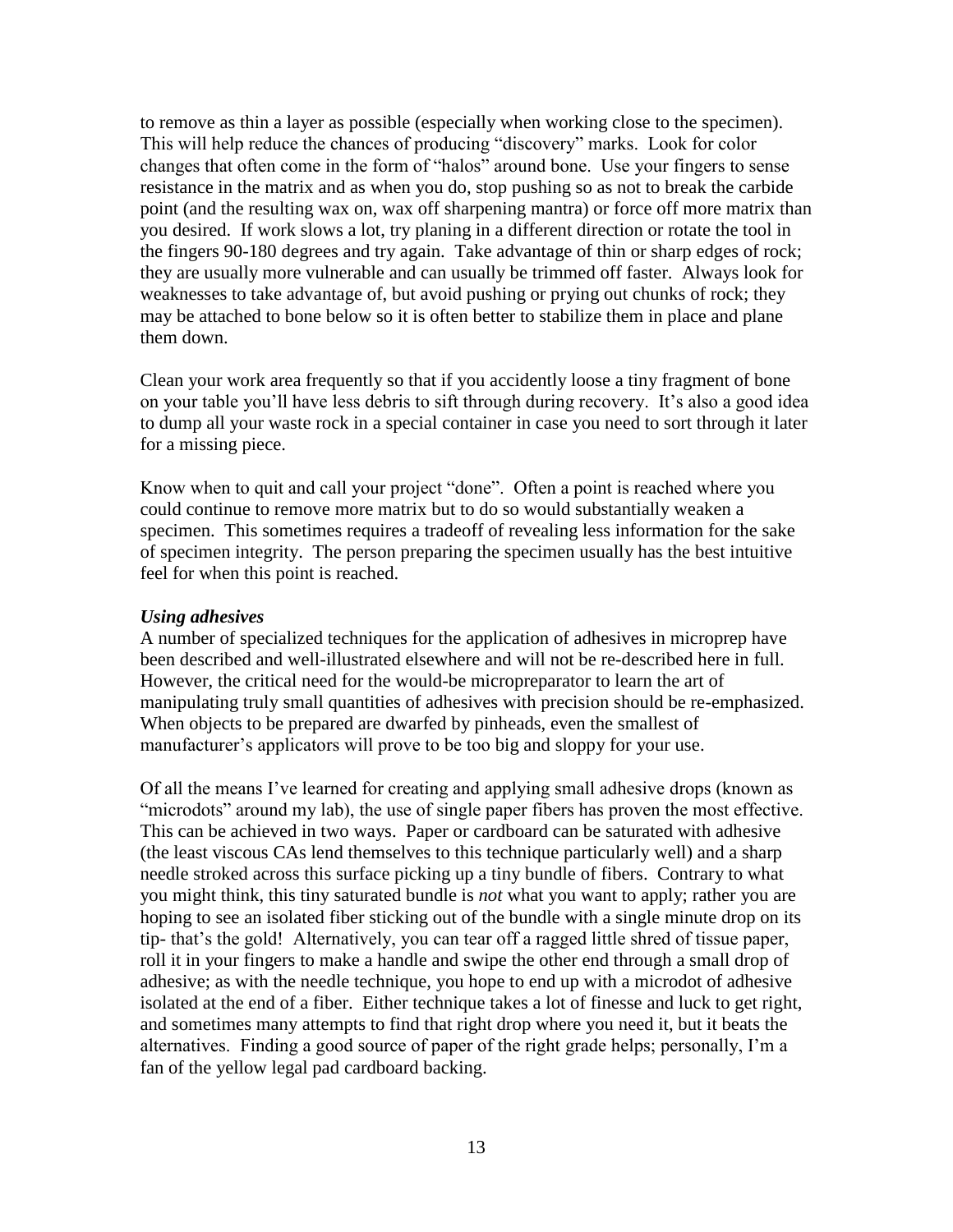My general rule of thumb, especially when using CAs, is less is best. Never forget how far and fast these substances can travel along tiny cracks or wick through porous material.

Finally, learn to use your hardeners as softeners. Consolidants like Acryloid, Butvar, and PVA are typically dissolved with acetone and/or alcohol. On contact with matrix they will usually soften it briefly before they stabilize the mass. This can be a maddening property (especially if you're fighting gravity) but can sometimes be used to your advantage by softening stubborn matrix. Timing is everything when using this technique and you will have to act fast to remove the treated matrix before it becomes even harder than it was originally.

#### *Carbowax and Cyclododecane*

Polyethylene Glycol (PEG), better known as "Carbowax" is a water-soluble synthetic wax that has been used for decades by preparators as a temporary filler or support, among other uses. I have found this material extremely useful for microprep, and my favorite applications for its use are also described and illustrated in OGS Special Publication 96- 4; the reader is encouraged to experiment with these and other techniques. In addition, another material called cyclododecane (CDD) now provides an alternative to Carbowax (Arenstein et al 2004). CDD is also a wax-like substance, but unlike Carbowax (which requires some amount of water for removal), CDD sublimates (changes directly from a solid to gas) and therefore requires no mechanical or chemical forces to get it off your specimen. The potential advantages of this property are obvious.

### *Mounting and storing microfossils*

I generally don't consider my prep job done until the specimen is safely stored; in the case of microfossils this often means they are mounted on pins and stored in vials. Avoid using glue to mount teeth and other small specimens on pins. Many people do a poor job of mounting them (tending to mount them crooked or smear glue on the specimen), but more importantly, someone *always* seems to want to remove them later. Getting the specimen off the pin usually requires mechanical force (which may break the specimen) and/or solvents (either smearing glue or weakening bonds in repaired specimens). Use some form of non-tacky wax for small mount jobs, especially if you're mounting them on pin heads. Microcrystalline synthetic waxes of the type that are used for "paste-up" jobs in the printing industry are good for this use. I've used wax for this purpose for many years and have seldom had any problems with specimens falling off, including when they were mailed. Another benefit of wax is that if the specimen is knocked against the glass when it's returned to the vile (when most damage occurs); it's much more likely to survive the blow if the mounting medium has some "give" to it. In addition, using wax instead of glue allows you all the time you need to orient the specimen correctly or make later adjustments. A small groove or depression impressed into the wax is usually all it takes to "capture" the specimen.

Learn to set the teeth or jaw fragment on the pin in the correct orientation. This usually means that if the cork is resting on a flat surface the cusps are pointed straight at the viewer looking through a scope. Pins need to be inserted straight into the cork and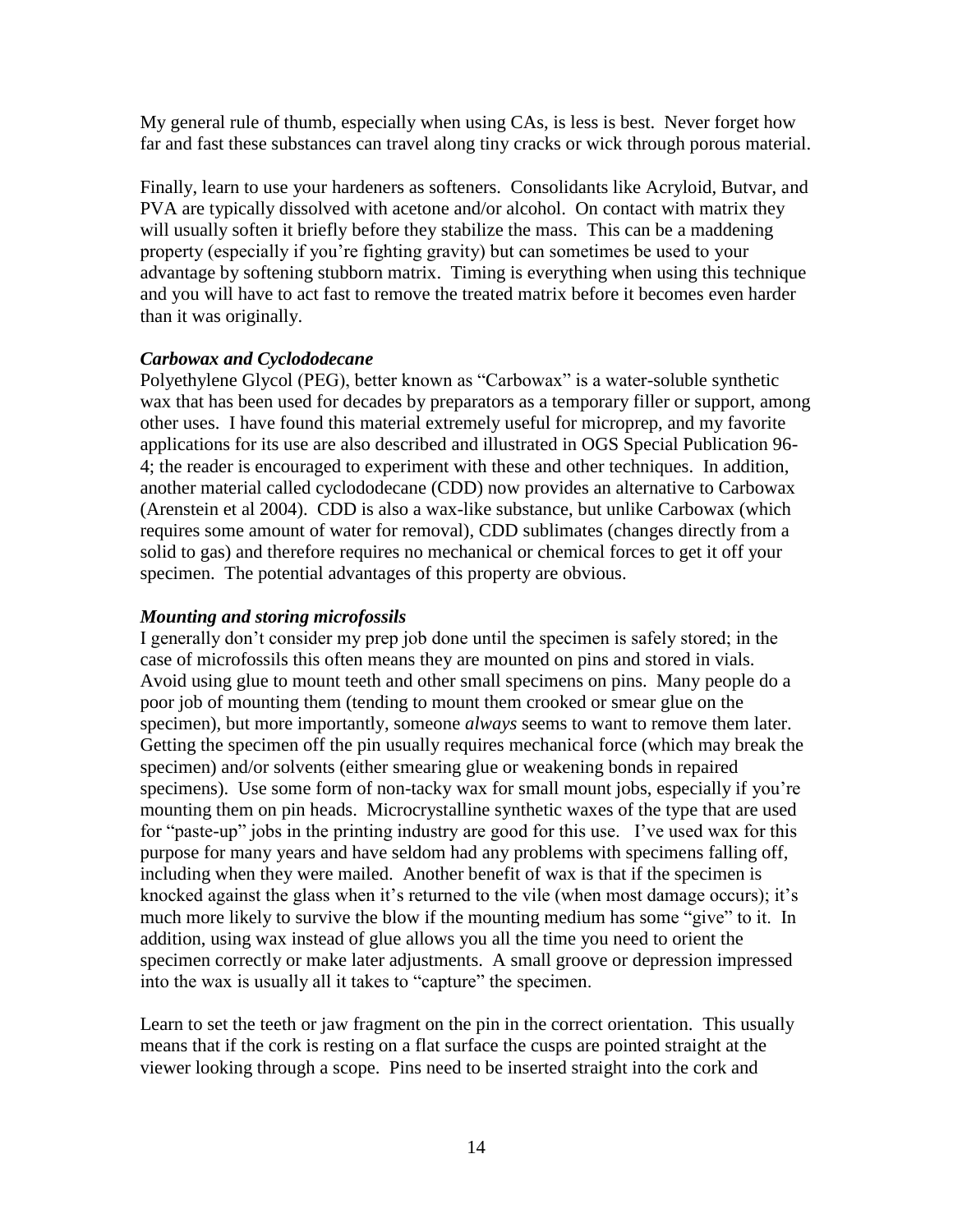centered to reduce the chance of the specimen hitting the glass. If rotating the pin or cork within the vial may cause contact of specimen to glass consider using a larger vial.

Lastly, I try to avoid the use of cotton for microfossil storage. Cotton has its uses for cushioning more robust specimens, but all those fibers love to cling to tiny projections like teeth and cusps. I've wasted a lot of time picking tiny fragments of teeth and bones out of cotton balls in my career, time that would have been better spent on the front end of the process by creating proper storage. There are also many excellent alternatives to vial storage and you should explore options.

# **SUMMARY**

Micropreparation deals with the mechanical preparation of vertebrate fossils on a scale that requires the use of a microscope. As such, it requires specialized tools and skills, as well as a temperament that can deal with long hours of sedentary work and intense focus. The quality of work is also limited by the quality of tools; a high quality stereo-zoom microscope is the most important piece of equipment, but a comfortable and well planned work space is critical for efficiency. Custom ground carbide needles should be used for most work and these need to be fashioned with great precision. The micropreparator should have a broad knowledge of the properties of adhesives and consolidants and apply these materials with a clear purpose and strategy that insures the longevity and scientific utility of the specimen; a similar approach should be applied to determining the best means of storing and handling microfossils after preparation.

### **ACKNOWLEDGEMENTS**

I would like to thank Amy Davidson and Rachael Perkins Arenstein who provided encouragement as well as a venue for this paper. I would also like to thank Margaret Madsen for her invaluable editorial help.

# **REFERENCES AND RESOURCES**

There is a rapidly growing body of preparation and fossil conservation literature. Much of it is being made available on-line and I intentionally tried to limit the references in this paper to those currently in electronic formats, but some of the best information is still only found in hard copy. The links below are a good place to start exploring the literature.

**Amaral, W. W**. 1989, Microscopic preparation, *in* Leiggi, P. and May, P. (eds.), Vertebrate Paleontological Techniques, Vol. 1: Cambridge University Press, Cambridge, p. 129-140.

**Davidson, A**. 1998. A foot-controlled, chip blowing needle for micropreparation of fossil vertebrates. [http://www.vertpaleo.org/education/documents/Davidson\\_1998.pdf](http://www.vertpaleo.org/education/documents/Davidson_1998.pdf)